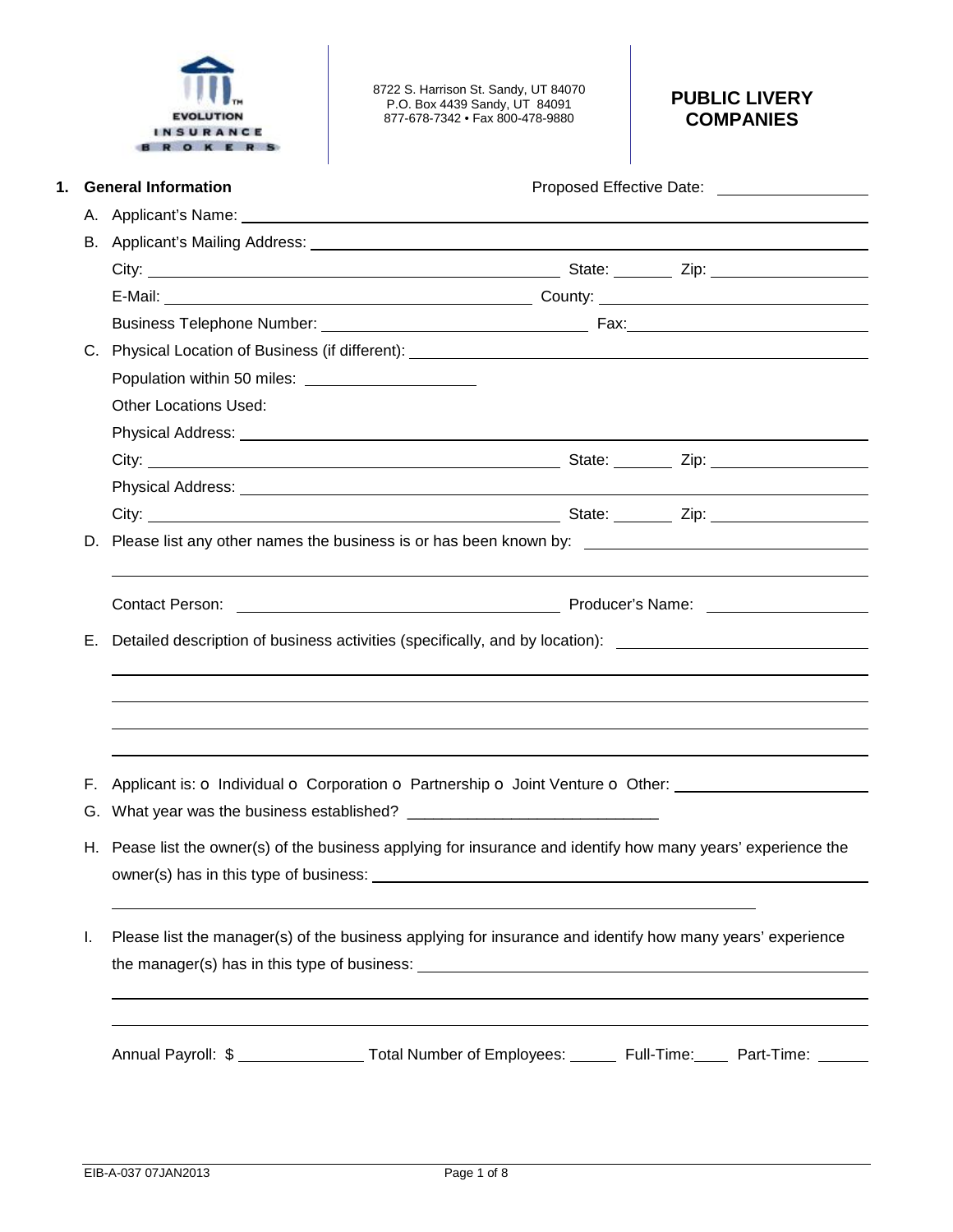## **2. Insurance History**

A. Who is your current insurance carrier (or your last if no current provider)?

Provide name(s) for all insurance companies that have provided Applicant insurance for the last three years:

|                        | Coverage: | Coverage: | Coverage: |
|------------------------|-----------|-----------|-----------|
| <b>Company Name</b>    |           |           |           |
| <b>Expiration Date</b> |           |           |           |
| Annual Premium         | - \$      | ъD        | ۰IJ       |

B. Has the Applicant or any predecessor ever had a claim? **O Yes O No** 

Attach a five year loss/claims history, including details. (REQUIRED)

Have you had any incident, event, occurrence, loss, or Wrongful Act which might give rise to a Claim covered by this Policy, prior to the inception of this Policy? **o Yes o No** Yes **o** No

- C. If yes, please explain:
- D. Has the Applicant, or anyone on the Applicant's behalf, attempted to place this risk in standard markets? o Yes o No
- E. If the standard markets are declining placement, please explain why:

#### **3. Other Insurance**

 

A. Please provide the following information for all other business-related insurance the Applicant currently carries.

| Coverage Type          |   |   |
|------------------------|---|---|
| <b>Company Name</b>    |   |   |
| <b>Expiration Date</b> |   |   |
| Annual Premium   \$    | D | J |

#### **4. Desired Insurance**

|          | A. Per Person/Per Act/Property Damage |         | Single Limit                    |             |             |
|----------|---------------------------------------|---------|---------------------------------|-------------|-------------|
|          | \$15,000/\$30,000/\$5,000             | O       | \$100,000/\$300,000/\$50,000    | $\circ$     | \$300,000   |
| $\Omega$ | \$25,000/\$50,000/\$10,000            | O       | \$250,000/\$500,000/\$100,000   | $\circ$     | \$500,000   |
| $\circ$  | \$50,000/\$100,000/\$25,000           | O       | \$250,000/\$1,000,000/\$100,000 |             | \$1,000,000 |
| $\Omega$ | \$100,000/\$250,000/\$100,000         | $\circ$ | Other                           | $\mathbf O$ | \$5,000,000 |

**Self-Insured Retention (SIR):** o \$1,000 (Minimum) o \$1,500 o \$2,500 o \$5,000 o \$10,000

**Uninsured/Underinsured Motorists: COVES ON NO Statutory Limits \$** 

**Personal Injury Protection (PIP) – no fault-** o Yes o No Statutory Limits \$

## **Note: Coverage is only provided if required by State Law.**

Non-Taxi operations bodily injury and property damage combined single limit (\$1,000 S.I.R. applies to each loss): o \$100,000 CSL o \$150,000 CSL o \$200,000 CSL o Other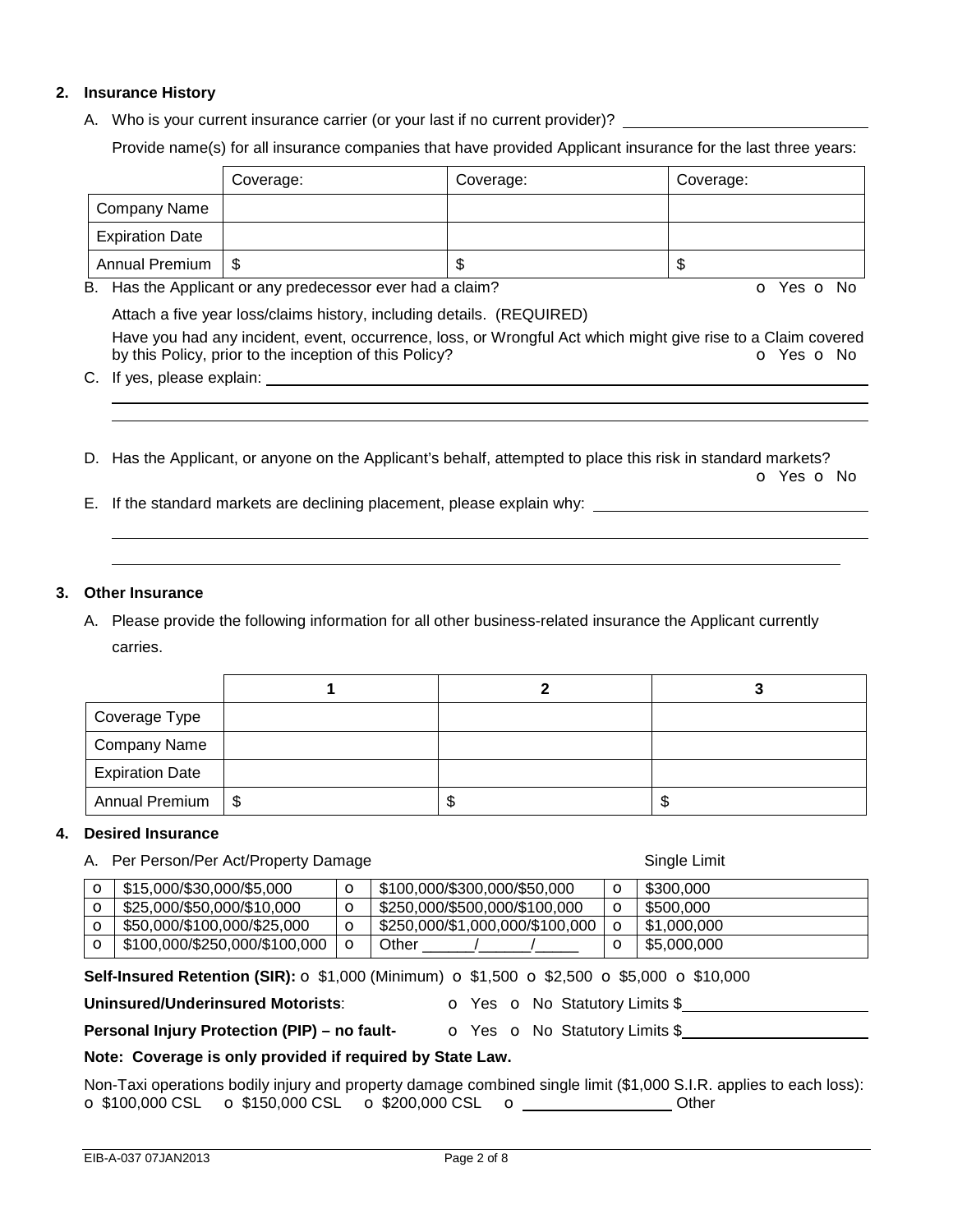#### **Physical Damage Deductible:**

o \$500 o \$750 o \$1,000 o \$5,000 o Other: \$

#### **5. BUSINESS OPERATIONS**

#### **Operational**

A. Type of business in which vehicles are used?

| <b>O</b> Taxi Service <b>O</b> Limousine Service/Black Car <b>O</b> Airport Bus/Limo Service <b>O</b> Inner City Bus |                                     |                      |
|----------------------------------------------------------------------------------------------------------------------|-------------------------------------|----------------------|
| <b>O</b> Charter Bus <b>O</b> Site Seeing/Tour Bus                                                                   | <b>O</b> Social Service/Paratransit | $\bullet$ Bus (NOC). |
| Do you use any special equipment to transport passengers or patients?                                                |                                     | o Yes o No           |
| If yes, please describe the equipment used:                                                                          |                                     |                      |

- B. What is the maximum radius of your operation?  $\bullet$  0 50 miles  $\bullet$  50 100 miles  $\bullet$  100+ miles
- C. What is the average distance from the origination of passenger pickup to drop off?
- D. To what cities do you travel?

| E. Do you operate in more than one state? | O Yes O No |
|-------------------------------------------|------------|
| If yes, what are the other states?        |            |

- F. Are there any vehicles owned by others that operate under your authority?  $\bullet$  Yes  $\bullet$  No If yes, explain and identify the number and percentage of those so operated:
- G. Do you operate your own auto mechanical repair and maintenance service garage for all owned autos?

o Yes o No

If yes, provide address, phone, fax, e-mail, and name of manager.

- 1. If yes, are you providing repair and maintenance services to non-owned autos?  $\bullet$  Yes  $\bullet$  No
- 2. If no, provide name of company (or companies) you have contracted to provide repair and maintenance for all owned autos.
- H. Do you provide taxis to drivers on a daily rental basis? **Canada and Solution Contact Contact Contact Contact Contact Contact Contact Contact Contact Contact Contact Contact Contact Contact Contact Contact Contact Conta** 
	- If Yes: 1. What is the number of units rented?
		- 2. What percent of your total daily gross receipts are from daily rental taxi operations? \_\_\_\_\_\_\_\_%

| I. Do all owned and/or operated autos under your name comply with all local, state and federal safety |            |  |  |
|-------------------------------------------------------------------------------------------------------|------------|--|--|
| guidelines?                                                                                           | O Yes O No |  |  |

Risk Management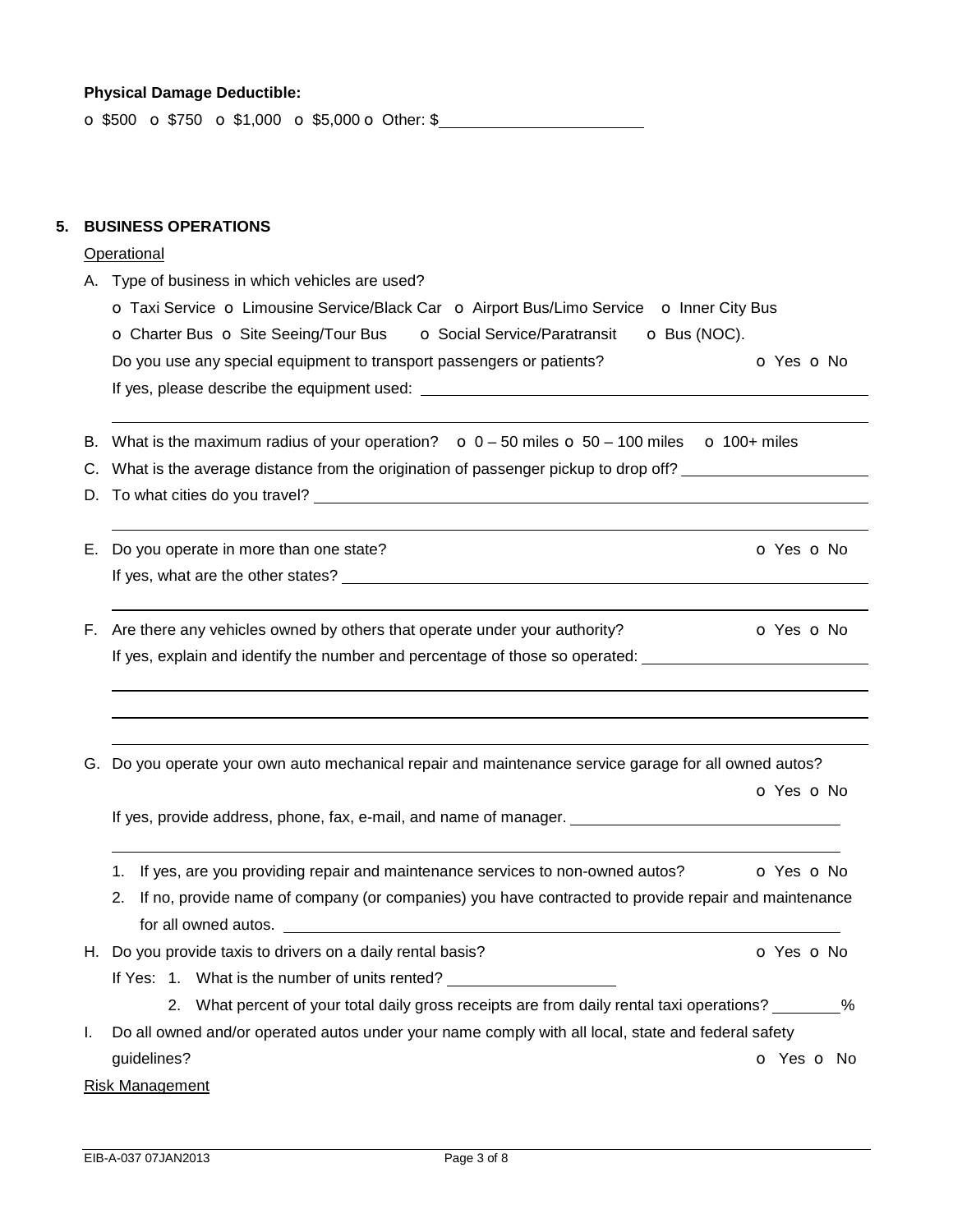| J. | Does your company have a position whose job description provides risk management or loss control,                                                                                                                                                                                                                                                                                                                                                           |                          |  |
|----|-------------------------------------------------------------------------------------------------------------------------------------------------------------------------------------------------------------------------------------------------------------------------------------------------------------------------------------------------------------------------------------------------------------------------------------------------------------|--------------------------|--|
|    | performs safety inspections, or regularly scheduled safety training services?                                                                                                                                                                                                                                                                                                                                                                               | <b>o</b> Yes <b>o</b> No |  |
|    | If yes, please provide:                                                                                                                                                                                                                                                                                                                                                                                                                                     |                          |  |
|    |                                                                                                                                                                                                                                                                                                                                                                                                                                                             |                          |  |
|    |                                                                                                                                                                                                                                                                                                                                                                                                                                                             |                          |  |
|    |                                                                                                                                                                                                                                                                                                                                                                                                                                                             |                          |  |
|    |                                                                                                                                                                                                                                                                                                                                                                                                                                                             |                          |  |
| Κ. | Describe your company's maintenance and inspection program that qualify your vehicles to be used for the<br>services provided. A copy of your formal inspection and maintenance written procedure manual would be<br>helpful.                                                                                                                                                                                                                               |                          |  |
| L. | Describe Safety procedures in detail. If you have written policies and procedures, or an employee manual,                                                                                                                                                                                                                                                                                                                                                   |                          |  |
|    | M. Describe the company's policy and procedures effected to reduce charges of theft of personal property left in                                                                                                                                                                                                                                                                                                                                            |                          |  |
|    | N. If you operate the company with non-owned autos, describe in detail the inspection and auto maintenance<br>safety program you have effected, to verify that all non-owned autos are provided the repair and maintenance<br>service required of all autos operated under your name and/or permits. _____________________________<br><u> 1989 - Johann John Stone, markin sanadi amerikan bahasa dalam bahasa dalam bahasa dalam bahasa dalam bahasa d</u> |                          |  |
|    | O. Do you have a written policy and procedure for handling customer complaints?                                                                                                                                                                                                                                                                                                                                                                             | O Yes O No               |  |
|    | If no, would you effect one and educate all company drivers of the company's program?                                                                                                                                                                                                                                                                                                                                                                       | o Yes o No               |  |
|    | P. Does the company a camera installed for protection purposes?                                                                                                                                                                                                                                                                                                                                                                                             | o Yes o No               |  |
|    | If yes, is it a two or one way camera? ____________If one way, which direction does it point?____                                                                                                                                                                                                                                                                                                                                                           |                          |  |
|    | If no, would the company agree to install such equipment?                                                                                                                                                                                                                                                                                                                                                                                                   | O Yes O No               |  |
| Q. | Does the company have a fenced yard for auto storage?                                                                                                                                                                                                                                                                                                                                                                                                       | o Yes o No               |  |
| R. | Provide names and addresses of regulatory authorities requiring filings. Please include your filing number.                                                                                                                                                                                                                                                                                                                                                 |                          |  |
|    | Submit a copy of the current filings issued. If not issued, provide a copy of the application to be submitted.                                                                                                                                                                                                                                                                                                                                              |                          |  |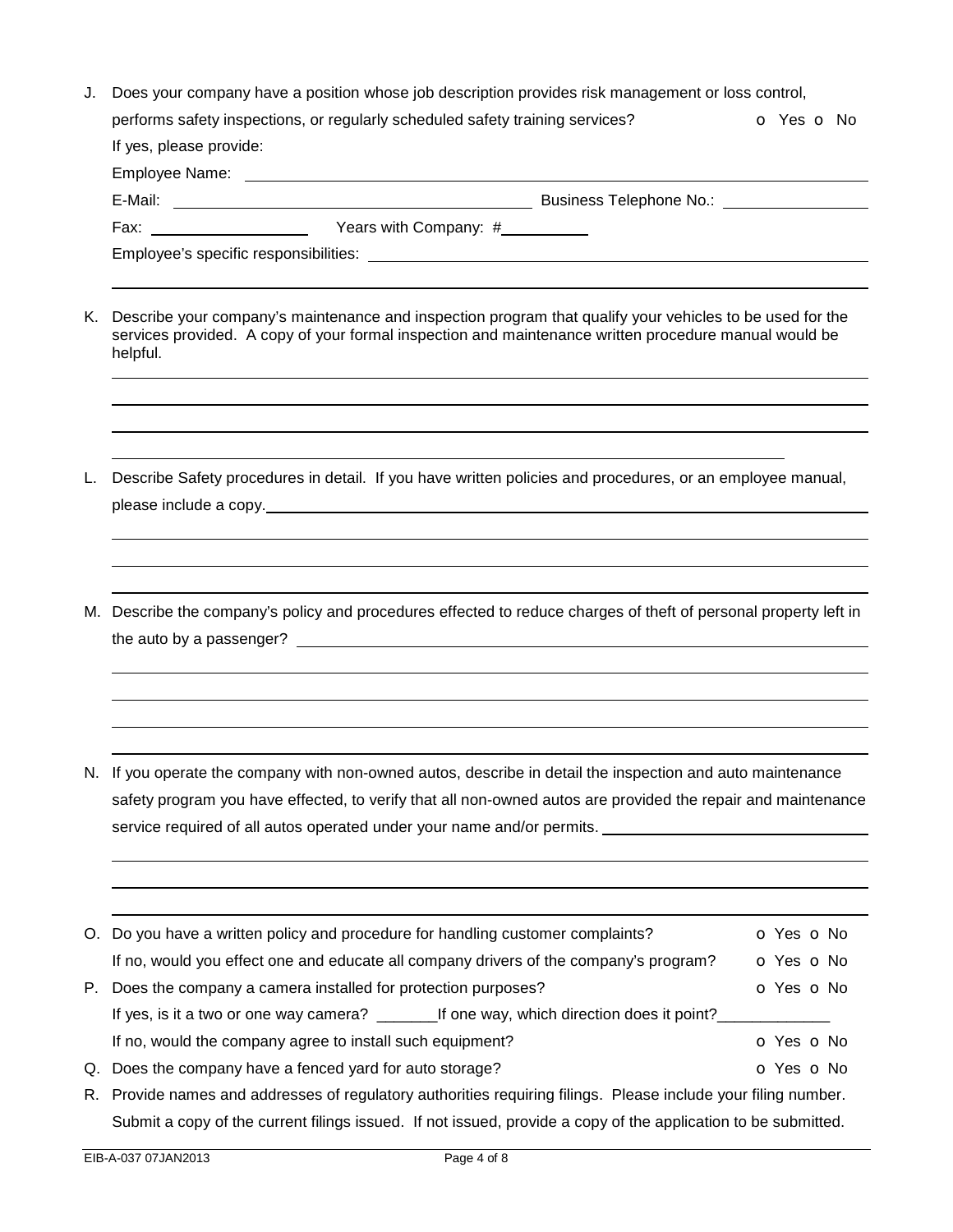#### **Drivers**

- S. Are drivers required to complete a signed and dated inspection report form, identifying the condition of the auto at the end of each shift during a 24-hour period? **o Yes o No** Yes **o** No If yes, please provide a sample of the form used. If No, would you be willing to affect such a program?  $\bullet$  Yes  $\bullet$  No T. Please describe the business's drug policy and what the procedure is when an applicant or employee fails a drug test:
- U. Does the company check references on driver applications? **O** Yes **o** No If no, would the company effect such a procedure as a provision to obtain the insurance?  $\bullet$  Yes  $\bullet$  N V. Are all autos you own, which are operated as a listed on the attached equipment form?  $\bullet$  Yes  $\bullet$  No If no, explain:

If additional space is needed to adequately answer any of the above questions, answer on a separate sheet of paper or on the back of this application. Please number your answer to correspond with the question.

#### **REPRESENTATIONS AND WARRANTIES**

The "Applicant" is the party to be named as the "Insured" in any insuring contract if issued. By signing this Application, the Applicant for insurance hereby represents and warrants that the information provided in the Application, together with all supplemental information and documents provided in conjunction with the Application, is true, correct, inclusive of all relevant and material information necessary for the Insurer to accurately and completely assess the Application, and is not misleading in any way. The Applicant further represents that the Applicant understands and agrees as follows: (i) the Insurer can and will rely upon the Application and supplemental information provided by the Applicant, and any other relevant information, to assess the Applicant's request for insurance coverage and to quote and potentially bind, price, and provide coverage; (ii) the Application and all supplemental information and documents provided in conjunction with the Application are warranties that will become a part of any coverage contract that may be issued; (iii) the submission of an Application or the payment of any premium does not obligate the Insurer to quote, bind, or provide insurance coverage; and (iv) in the event the Applicant has or does provide any false, misleading, or incomplete information in conjunction with the Application, any coverage provided will be deemed void from initial issuance.

The Applicant hereby authorizes the Insurer and its agents to gather any additional information the Insurer deems necessary to process the Application for quoting, binding, pricing, and providing insurance coverage including, but not limited to, gathering information from federal, state, and industry regulatory authorities, insurers, creditors, customers, financial institutions, and credit rating agencies. The Insurer has no obligation to gather any information nor verify any information received from the Applicant or any other person or entity. The Applicant expressly authorizes the release of information regarding the Applicant's losses, financial information, or any regulatory compliance issues to this Insurer in conjunction with consideration of the Application.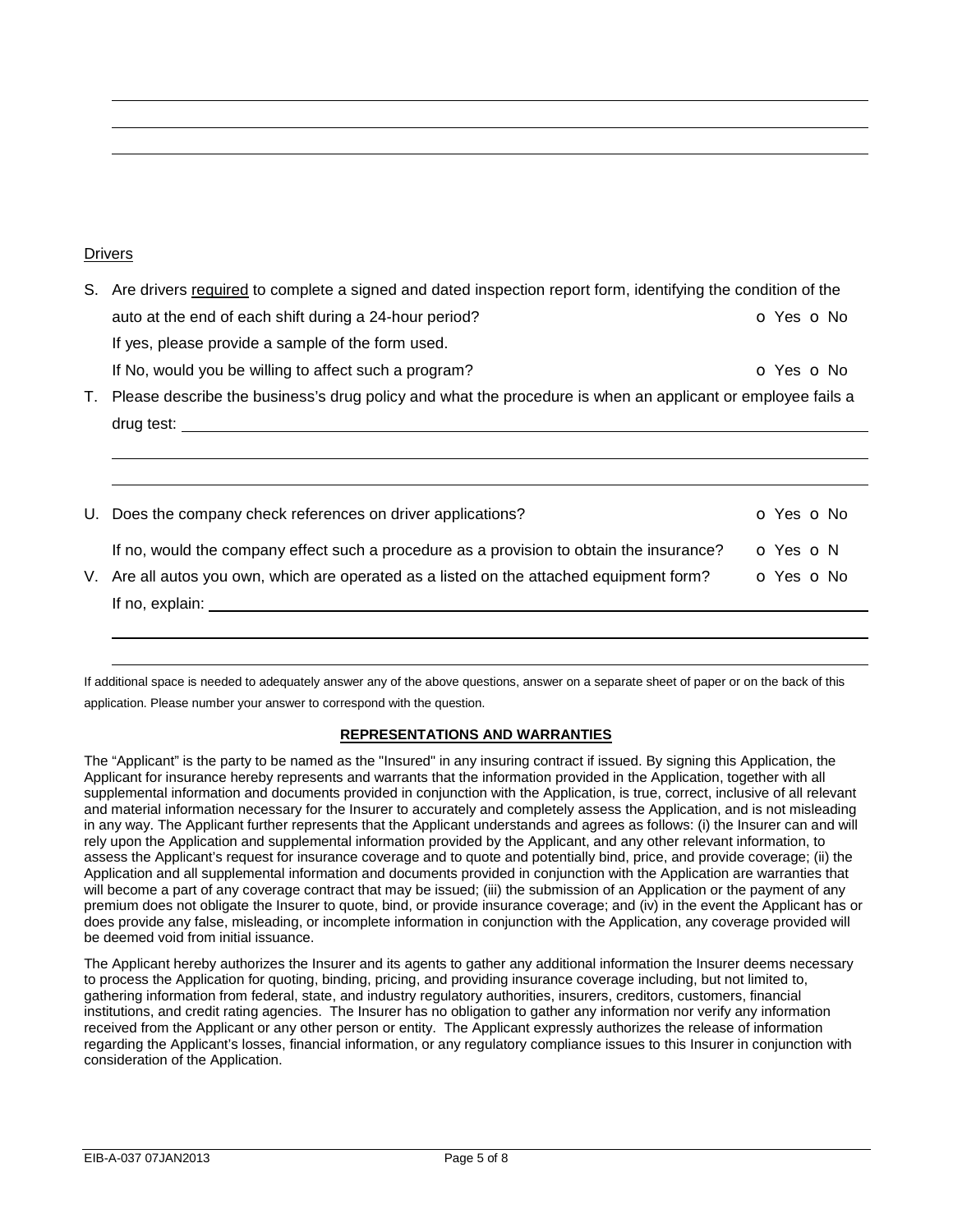The Applicant further represents that the Applicant understands and agrees the Insurer may: (i) present a quote with a Sublimit of liability for certain exposures, (ii) quote certain coverages with certain activities, events, services, or waivers excluded from the quote, and (iii) offer several optional quotes for consideration by the Applicant for insurance coverage. In the event coverage is offered, such coverage will not become effective until the Insurer's accounting office receives the required premium payment.

The Applicant agrees that the Insurer and any party from whom the Insurer may request information in conjunction with the Application may treat the Applicant's facsimile signature on the Application as an original signature for all purposes.<br>Dated: Dated: Dated:

Applicant: Agent/Broker:

Signature Signature Signature

Print Name **Print Name**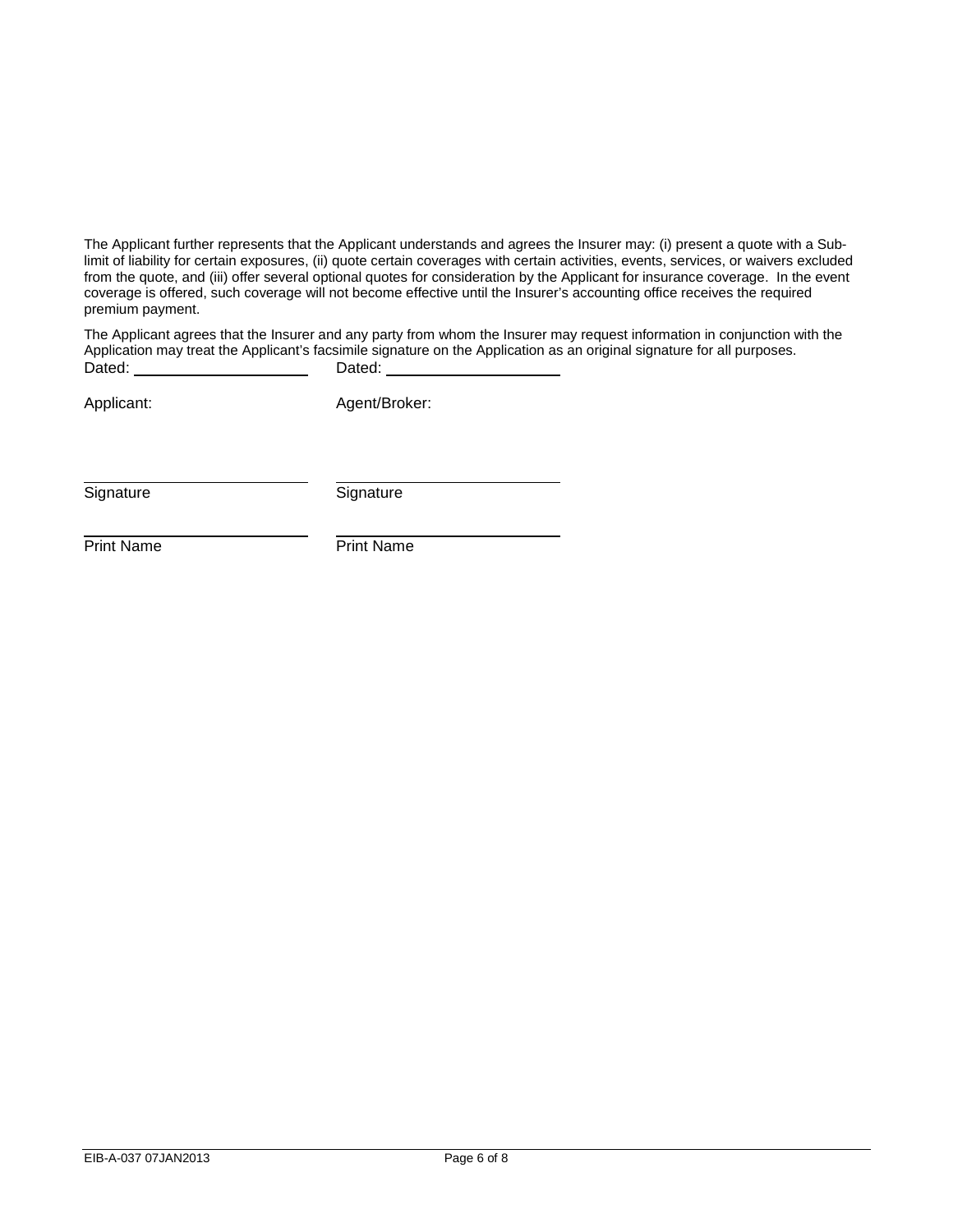#### **OPERATOR SCHEDULE**

## **An electronic list is mandatory for lists that exceed 4 drivers or 4 vehicles.**

| Mailing Address: Universe and Separate and Separate and Separate and Separate and Separate and Separate and Separate and Separate and Separate and Separate and Separate and Separate and Separate and Separate and Separate a |                     |                                |                     |                                                                                                                                                                                                                                |                            |                             |  |
|--------------------------------------------------------------------------------------------------------------------------------------------------------------------------------------------------------------------------------|---------------------|--------------------------------|---------------------|--------------------------------------------------------------------------------------------------------------------------------------------------------------------------------------------------------------------------------|----------------------------|-----------------------------|--|
|                                                                                                                                                                                                                                |                     |                                |                     |                                                                                                                                                                                                                                |                            |                             |  |
|                                                                                                                                                                                                                                |                     |                                |                     | For each driver, complete the following and attach a copy of the driver's MVR and license.                                                                                                                                     |                            |                             |  |
|                                                                                                                                                                                                                                |                     |                                |                     |                                                                                                                                                                                                                                |                            |                             |  |
|                                                                                                                                                                                                                                |                     |                                |                     |                                                                                                                                                                                                                                |                            |                             |  |
|                                                                                                                                                                                                                                |                     |                                |                     | Home Phone: ________________Cell Phone: _____________________________E-mail: _______________________                                                                                                                           |                            |                             |  |
|                                                                                                                                                                                                                                | SEX  <br>(M/F)      | DATE OF  <br><b>BIRTH</b>      | EXP                 | YRS   DRIVER'S LICENSE  <br><b>NUMBER</b>                                                                                                                                                                                      | <b>STATE</b><br><b>LIC</b> | <b>DATE</b><br><b>HIRED</b> |  |
|                                                                                                                                                                                                                                |                     |                                |                     |                                                                                                                                                                                                                                |                            |                             |  |
|                                                                                                                                                                                                                                |                     |                                |                     |                                                                                                                                                                                                                                |                            |                             |  |
|                                                                                                                                                                                                                                |                     |                                |                     |                                                                                                                                                                                                                                |                            |                             |  |
|                                                                                                                                                                                                                                |                     |                                |                     | Home Phone: _______________Cell Phone: ____________________E-mail: _________________________________                                                                                                                           |                            |                             |  |
|                                                                                                                                                                                                                                | SEX.<br>(M/F)       | DATE OF  <br><b>BIRTH</b>      | YRS  <br><b>EXP</b> | DRIVER'S LICENSE<br><b>NUMBER</b>                                                                                                                                                                                              | STATE<br>LIC <sub></sub>   | <b>DATE</b><br><b>HIRED</b> |  |
|                                                                                                                                                                                                                                |                     |                                |                     |                                                                                                                                                                                                                                |                            |                             |  |
|                                                                                                                                                                                                                                |                     |                                |                     |                                                                                                                                                                                                                                |                            |                             |  |
|                                                                                                                                                                                                                                |                     |                                |                     |                                                                                                                                                                                                                                |                            |                             |  |
|                                                                                                                                                                                                                                |                     |                                |                     | Home Phone: ________________Cell Phone: _______________________ E-mail: _______________                                                                                                                                        |                            |                             |  |
|                                                                                                                                                                                                                                | <b>SEX</b><br>(M/F) | DATE OF<br><b>BIRTH</b>        | YRS<br>EXP          | DRIVER'S LICENSE<br><b>NUMBER</b>                                                                                                                                                                                              | <b>STATE</b><br><b>LIC</b> | <b>DATE</b><br>HIRED        |  |
|                                                                                                                                                                                                                                |                     |                                |                     | Violations/Accidents/Claims: Williams and School and School and School and School and School and School and School and School and School and School and School and School and School and School and School and School and Scho |                            |                             |  |
|                                                                                                                                                                                                                                |                     |                                |                     |                                                                                                                                                                                                                                |                            |                             |  |
|                                                                                                                                                                                                                                |                     |                                |                     |                                                                                                                                                                                                                                |                            |                             |  |
|                                                                                                                                                                                                                                |                     |                                |                     | Home Phone: ________________Cell Phone: ______________________E-mail: ___________                                                                                                                                              |                            |                             |  |
|                                                                                                                                                                                                                                | <b>SEX</b><br>(M/F) | <b>DATE OF</b><br><b>BIRTH</b> | YRS<br>EXP          | <b>DRIVER'S LICENSE</b><br><b>NUMBER</b>                                                                                                                                                                                       | <b>STATE</b><br><b>LIC</b> | <b>DATE</b><br><b>HIRED</b> |  |
|                                                                                                                                                                                                                                |                     |                                |                     | Violations/Accidents/Claims: Williams and Science of the Contract of the Contract of the Contract of the Contract of the Contract of the Contract of the Contract of the Contract of the Contract of the Contract of the Contr |                            |                             |  |
|                                                                                                                                                                                                                                |                     |                                |                     | If any driver(s) should be specifically excluded from the policy, please attach a separate list.                                                                                                                               |                            |                             |  |
|                                                                                                                                                                                                                                |                     |                                |                     | If available, please attach a copy of the MVR and driver's license for each driver.                                                                                                                                            |                            |                             |  |

**NOTE**: Driver and vehicle information must be submitted and accepted by insurer and appropriate charge must be paid for coverage to apply.